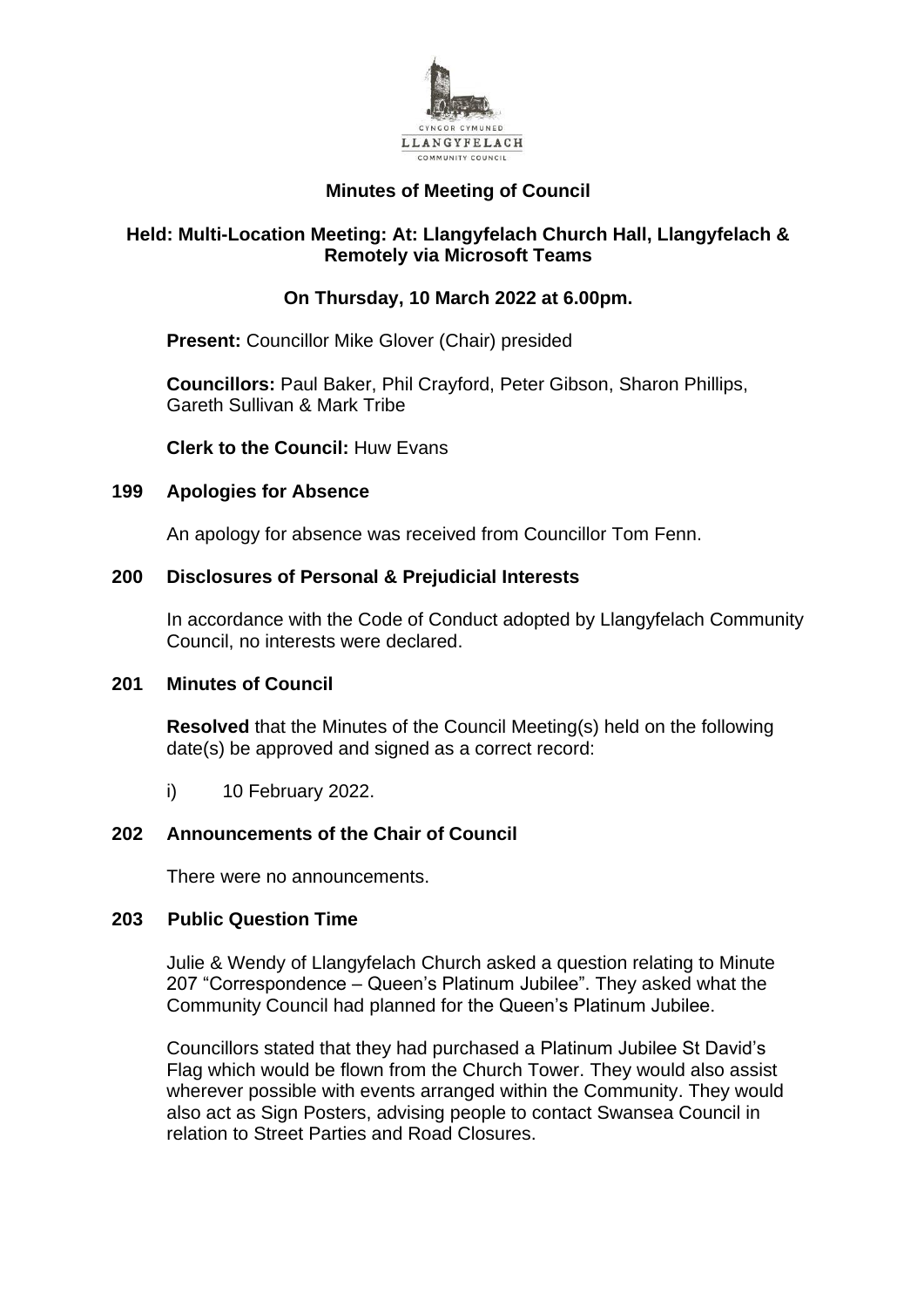## **204 PCSO (Police Community Support Officers) Report**

There was no report.

Councillors instructed the Clerk to contact the Police & Crime Commissioner to seek additional Police Patrols within the Community focussing especially on indiscriminate parking. Recently, cars have been witnessed blocking residents drives on Pengors Road and parking on the Yellow Lines within the estate.

## **205 Record of Payments**

The Clerk outlined those payments made since the last meeting of Council. The payments were made in line with Minute 23 "Constitutional Matters 2021-2022" of the Annual Council held on 13 May 2021.

| <b>Payments</b>                          |        |
|------------------------------------------|--------|
| Clerk Salary (February 2022)             | 406.69 |
| CCS Pension Fund (Clerk) (February 2022) | 159.27 |
|                                          |        |
| <b>Determined by Council</b>             |        |
|                                          |        |

**Resolved** that the payments be noted / approved.

#### **206 Financial Reporting**

## **i) Bank Accounts - Reconciliation**

The Clerk stated that the Bank Accounts - Reconciliation information had been shared with all Councillors.

**Resolved** that the Bank Accounts – Reconciliation report be noted.

#### **207 Correspondence**

The actions / comments made as in relation to the correspondence reported:

| <b>Correspondence</b>                  | <b>Actions</b> |
|----------------------------------------|----------------|
| Eden Project Communities. The Big      | Noted.         |
| Jubilee Lunch.                         |                |
| Smart Towns Cymru. Become a Smart      | Noted.         |
| Town.                                  |                |
| One Voice Wales. News Bulletin.        | Noted.         |
| Organisation for Economic Co-operation | Noted.         |
| & Development (OECD). Future of        |                |
| <b>Regional Development in Wales</b>   |                |
| Questionnaire.                         |                |
| Independent Remuneration Panel for     | Noted.         |
| Wales (IRPW). Annual Report 2022.      |                |

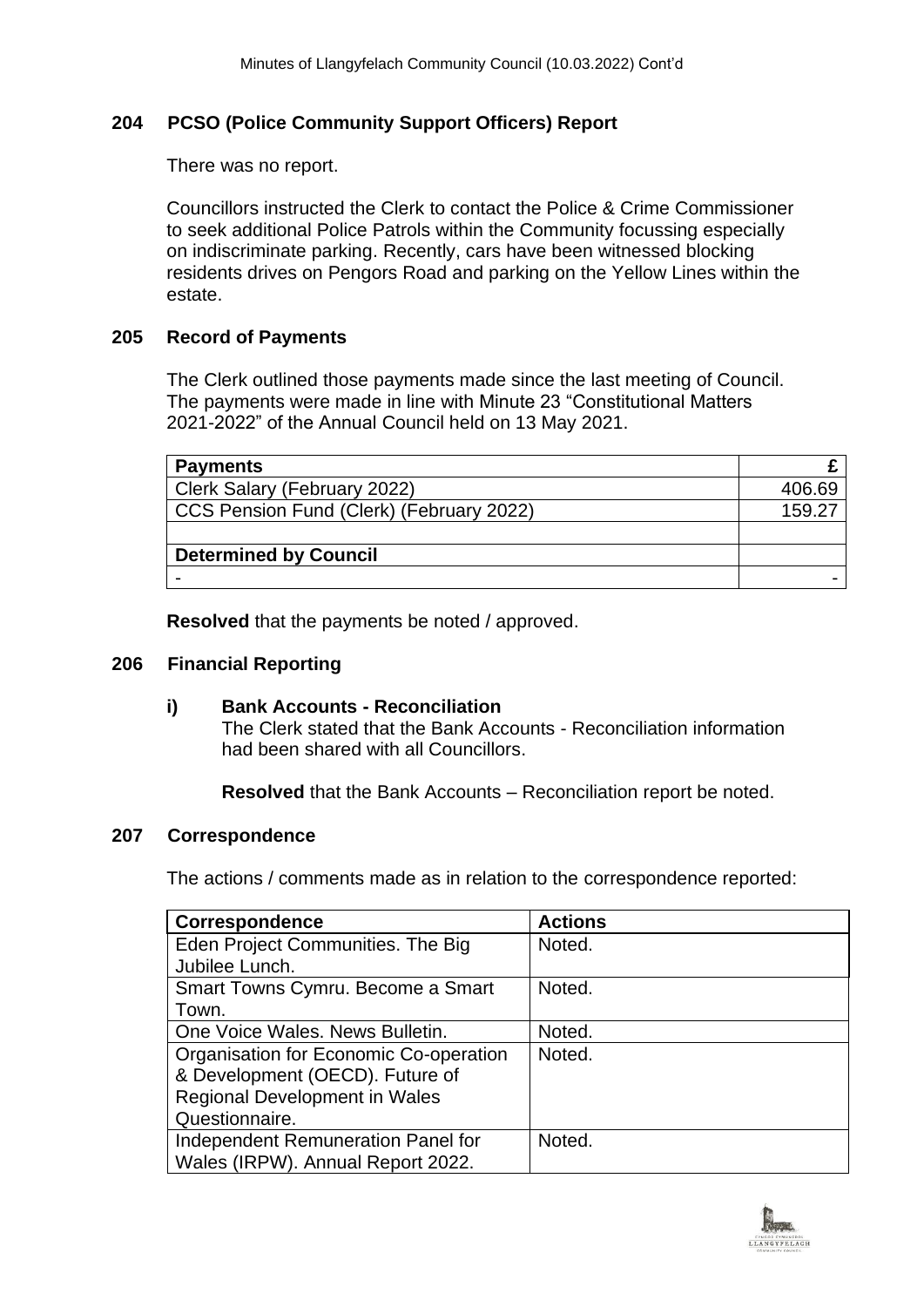| Swansea Council. Crowdfunding for<br>Jubilee Projects.                  | Noted. |
|-------------------------------------------------------------------------|--------|
| One Voice Wales. Training Courses -<br>March 2022.                      | Noted. |
| Older People's Commissioner's.                                          | Noted. |
| Newsletter.                                                             |        |
| Department for Levelling Up, Housing &                                  | Noted. |
| <b>Communities. Her Majesty The Queen's</b>                             |        |
| PlatinumJubilee.                                                        |        |
| Welsh Government. Apprenticeship                                        | Noted. |
| Scheme. Opens on 28 March 2022.                                         |        |
| <b>Boundary Commission for Wales. Public</b>                            | Noted. |
| Hearing. Grand Hotel, Swansea SA1                                       |        |
| 1NX. Between 8am and 8pm on 1 March                                     |        |
| 2022.                                                                   |        |
| Swansea Rural Development.                                              | Noted. |
| Partnership News.                                                       |        |
| Nature and Us. The national                                             | Noted. |
| conversation on the future of Wales'                                    |        |
| natural environment.                                                    |        |
| <b>Blachere Illumination UK Ltd. Platinum</b>                           | Noted. |
| Jubilee Range.                                                          |        |
| Planning Aid Wales. Training.                                           | Noted. |
| Society of Local Council Clerks (SLCC).                                 | Noted. |
| Civility and Respect Project Update.                                    |        |
| Ageing Well in Wales. Opportunities and<br>Events.                      | Noted. |
| Woodland Trust. Seasonal woodland                                       | Noted. |
| events are back.                                                        |        |
| Welsh Government, Consultation on how                                   | Noted. |
| to measure the inclusion of migrants in                                 |        |
| Wales.                                                                  |        |
| One Voice Wales. Information on Swifts.                                 | Noted. |
| Swansea Council. Planning Decision List<br>Week ending 4 February 2022. | Noted. |
| One Voice Wales. Report on Section 47                                   | Noted. |
| Multi Location Meetings.                                                |        |
| Natural Resources Wales, New                                            | Noted. |
| Countryside Code advice for land                                        |        |
| managers.                                                               |        |
| Dŵr Cymru Welsh Water. Draft Water                                      | Noted. |
| Resources Management Plan 2024 -                                        |        |
| Pre-Consultation.                                                       |        |
| Mawr Community Council. Project Co-                                     | Noted. |
| ordinator.                                                              |        |
| One Voice Wales. Tree planting and                                      | Noted. |
| Orchards. Pethau Bychain Nature Forum.                                  |        |
| Royal British Legion Industries. Planting                               | Noted. |
| a Tree for the Jubilee.                                                 |        |

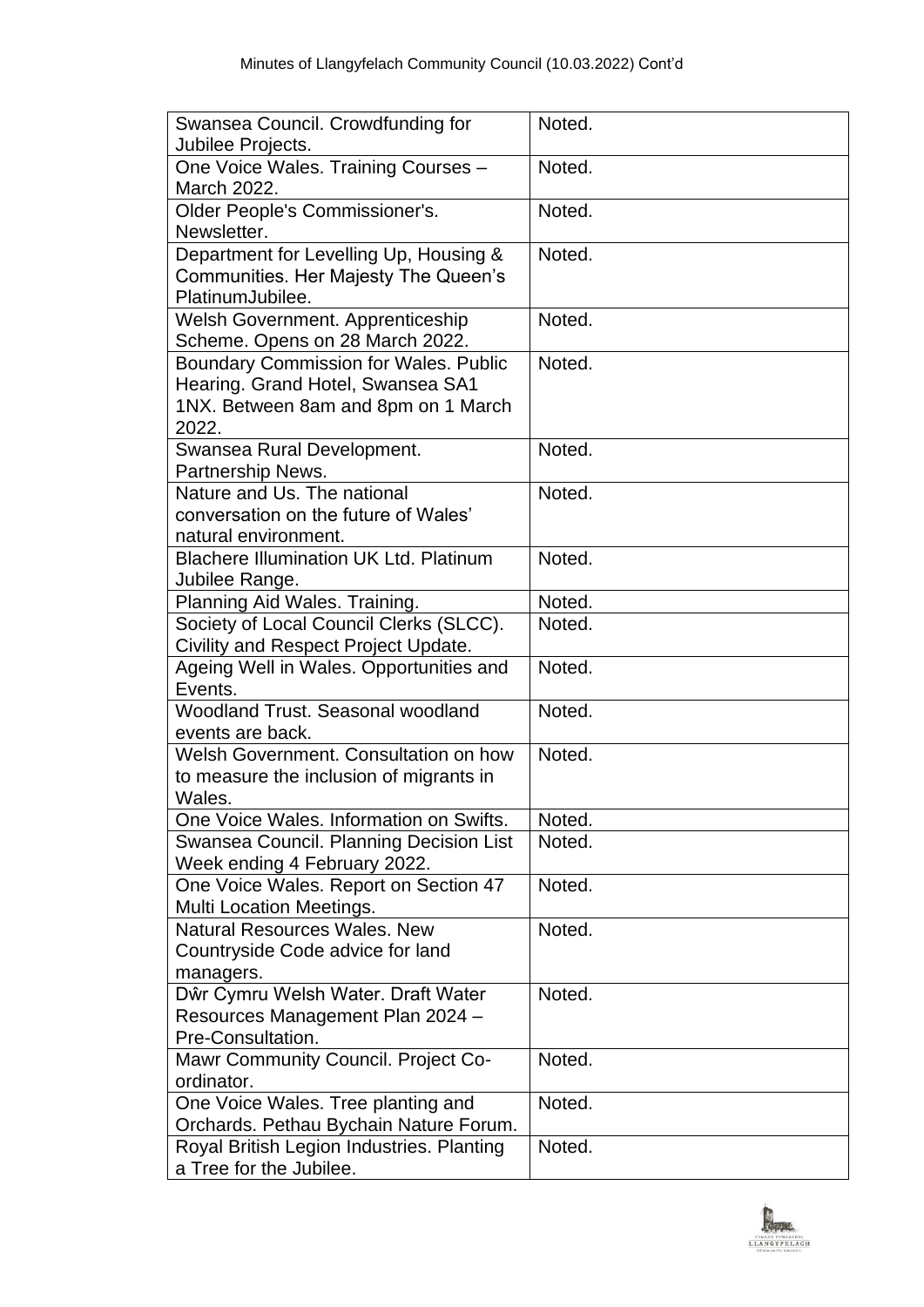| Gallagher. Communities Newsletter.      | Noted. |
|-----------------------------------------|--------|
| One Voice Wales. E01-22   National      | Noted. |
| Salary Award 2021/2022.                 |        |
| Welsh Government. National Forest of    | Noted. |
| Wales. Aims to plant 86 million trees.  |        |
| Electoral Commission. Welcome to your   | Noted. |
| Vote Campaign - Thursday, 10 March      |        |
| 2022.                                   |        |
| Audit Wales. We're seeking views on the | Noted. |
| Auditor General's Work Programme.       |        |
| Welsh Government. Call for case studies | Noted. |
| (Taking action on the climate)          |        |
| emergency).                             |        |

# **208 Feedback from Delegates on Outside Bodies**

There was no feedback.

## **209 General / ICT Matters**

There were no matters.

# **210 Workplan (For Information)**

The Council Workplan was presented.

## **211 Planning Applications & Planning Matters - Swansea Council**

No Planning Application or Planning Matters were raised.

## **212 Highways, Footpaths, Cycleways & Bridleways - Swansea Council**

# **i) Road Safety - Crossing B4489 at Junction of Swansea Road & Pengors Road, Llangyfelach**

The Clerk stated that the application to Swansea Council's, Recovery Fund – Community Section had been successful and that a Crossing would be put in place during the 2022-2023 financial year.

The Chair of Council thanked the Clerk for preparing the application and the excellent result achieved.

**Resolved** that update be noted.

## **213 Training**

The Clerk referred to the One Voice Wales training list and urged Councillors to undertake training.

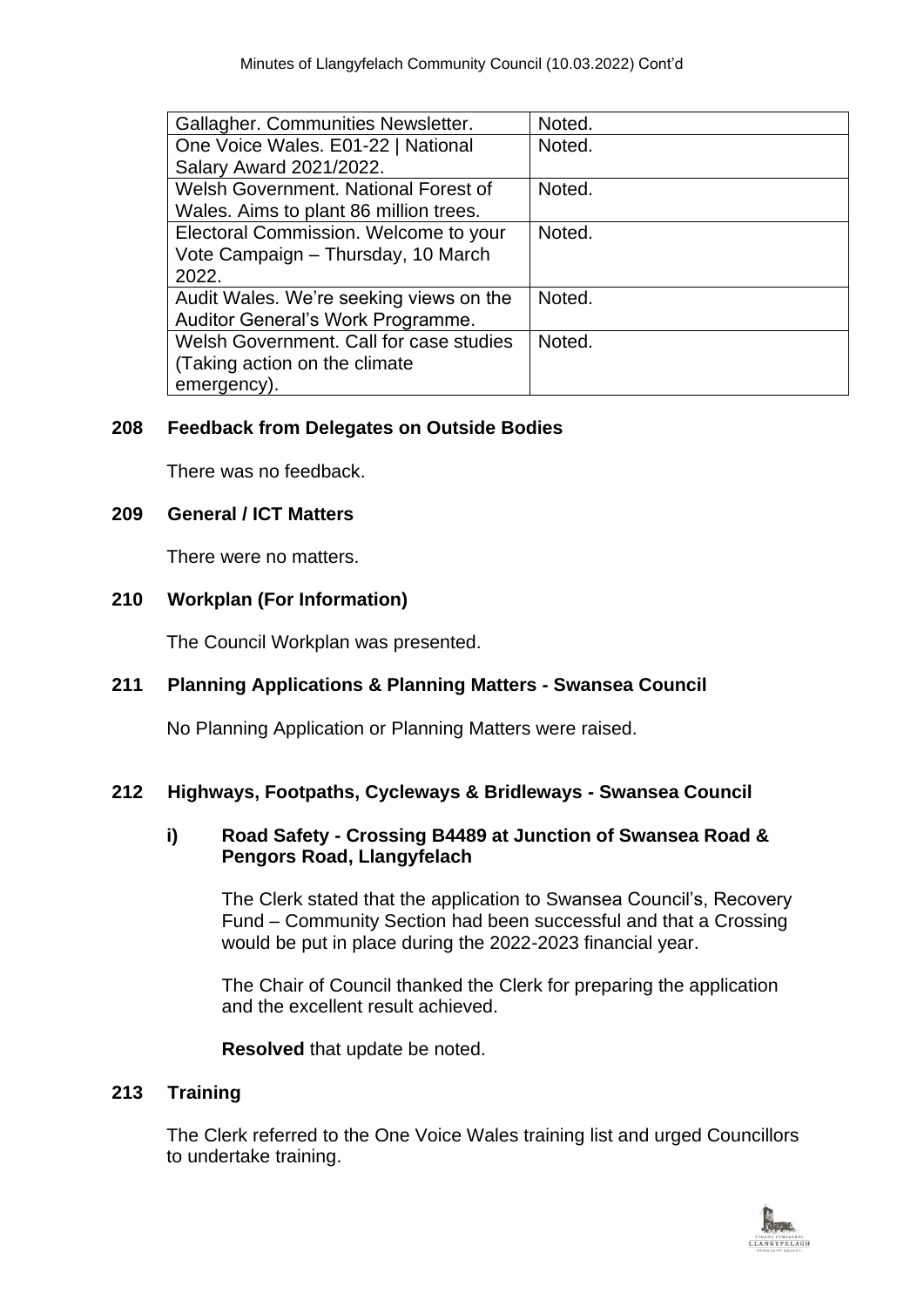He also referred to Section 67 "Community Council Training Plans" of the Local Government & Elections (Wales) Act 2021 which places a duty on each Community Council to make and publish a Training Plan setting out its proposals in relation to the provision of training for the Councillors and Staff of the Community Council.

**Resolved** that the update be noted.

#### **214 Llangyfelach Ward Councillor Update**

Councillor Gareth Sullivan, Llangyfelach Ward Councillor submitted an update on issues affecting the Ward. He stated that he contacted the Police in relation to the indiscriminate parking throughout the village.

#### **215 Playground at Fairview Road – Provision of Benches & a Bin**

The Clerk stated that he was in the process of seeking quotations for the concrete plinths for the benches. He had identified a local supplier of composite benches.

Councillors Phil Crayford and Mark Tribe had agreed the bin location and Swansea Council had moved the bin as requested.

**Resolved** that the update be noted.

#### **216 Review of Asset Register**

The Clerk stated that he had reviewed the Asset Register. The Council's Assets on 28 February 2022:

| No.            | <b>Asset</b>                                                                | <b>Value New</b> | Year          | <b>Current</b> |
|----------------|-----------------------------------------------------------------------------|------------------|---------------|----------------|
|                |                                                                             | £                | <b>Bought</b> | Value £        |
| 1              | <b>Notice Board</b>                                                         | 2,750.00         | 2006          | 76.00          |
| $\overline{2}$ | <b>Traffic Cones x 15</b>                                                   | 120.00           | 2017          | 39.32          |
| 3              | <b>Father Christmas Grotto</b>                                              | 800.00           | 2018          | 307.20         |
| 4              | Dell Vostro 15 Laptop                                                       | 560.00           | 2018          | 215.04         |
| 5              | Epson Workforce WF-2750<br><b>Colour Printer</b>                            | 175.00           | 2018          | 71.68          |
| 6              | Defibrillator & Cabinet -<br>Llangyfelach Church Hall                       | 1,520.00         | 2020          | 972.80         |
| $\overline{7}$ | Litter Pickers x 4                                                          | 11.96            | 2020          | 7.65           |
| 8              | Defibrillator & Cabinet - Junction<br>of Heol Pentre Felen & Bryn<br>Hedydd | 1,250.00         | 2021          | 1,000.00       |
| 9              | Defibrillator Cabinet only -<br>Griffiths Waste, Bryntywod                  | 375.00           | 2021          | 300.00         |
| 10             | Welsh Dragon & NHS Flags                                                    | 219.60           | 2021          | 175.68         |
| 11             | Tommy & Women in War Statues                                                | 370.00           | 2021          | 296.00         |
| 12             | Platinum Jubilee Flag                                                       | 112.80           | 2022          | 90.24          |
|                | <b>Totals</b>                                                               | 8,264.36         |               | 3,551.61       |

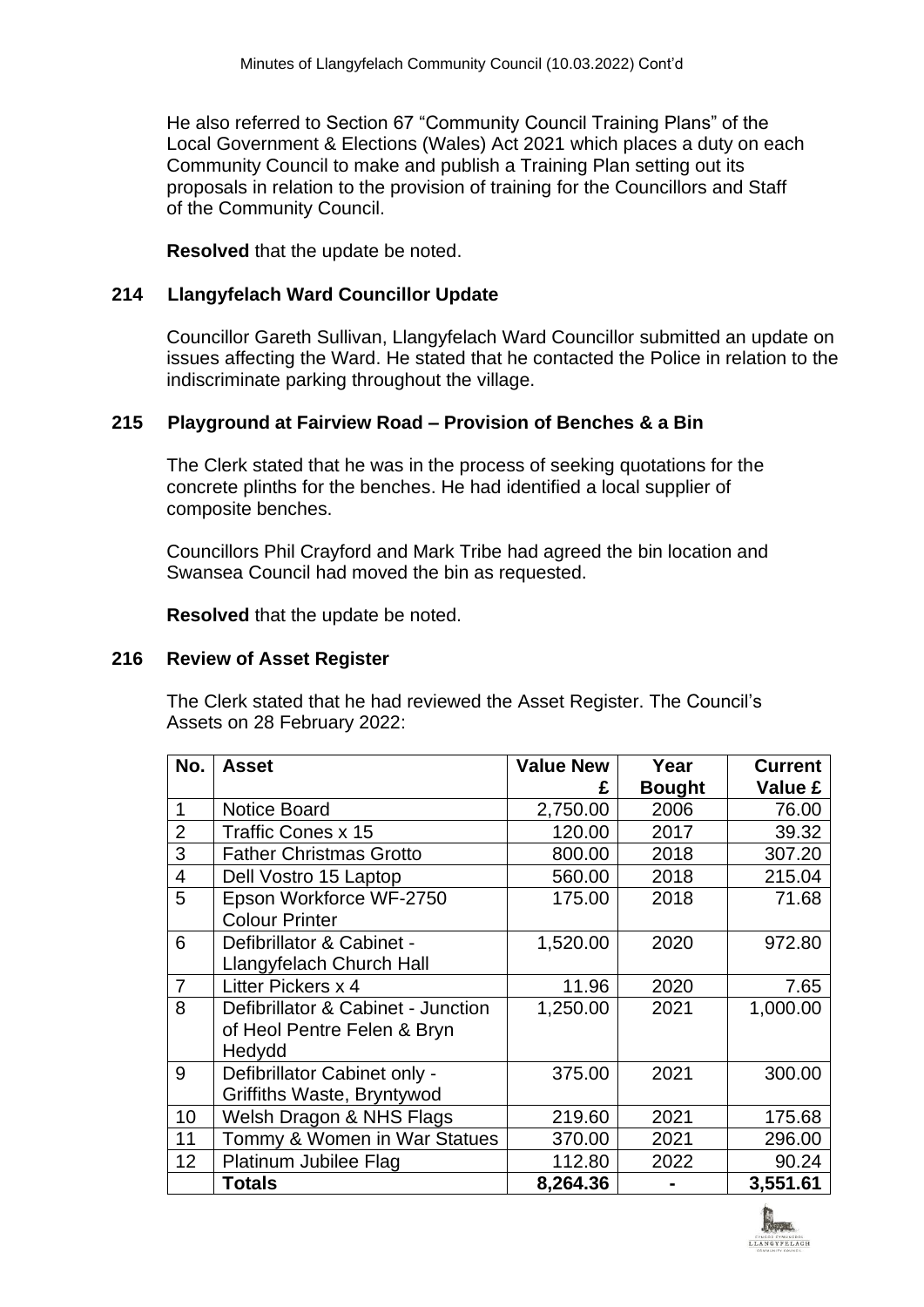#### **Note:**

- 1) Depreciation Based at Less 20% Per Annum.
- 2) Values shown do not include VAT.

#### **Resolved** that the Asset Register be noted.

#### **217 Floral Planters @ Llangyfelach**

The Clerk stated that Councillors Peter Gibson & Sharon Phillips had met with Swansea Council in relation to placing floral planters in Llangyfelach. They stated that it was possible to dress some lampposts on Heol Pentre Felen and Swansea Road, Llangyfelach.

Councillors discussed the type of floral displays required and their location within the community. They favoured Lamppost Baskets, a Four Tier Floral Unit and Barrier Troughs.

#### **Resolved** that:

- 1) A budget of approximately £2,300 be set for floral planters and other floral baskets within the Community.
- 2) Councillors Peter Gibson & Sharon Phillips agree with Swansea Council the location and type of floral displays.

## **218 One Voice Wales Membership 2022-2023**

The Clerk stated that the Council's Membership of One Voice Wales had ended, and a renewal membership letter has been received. The cost being £390. The benefits of membership of One Voice Wales are worthwhile as it provides excellent support and access to a training programme.

**Resolved** that the Council continue its One Voice Wales Membership and the Clerk be authorised to pay the fee.

#### **219 Llangyfelach Primary School – Parents, Teachers & Friends Association (PTFA) – Request for a Grant**

The Clerk stated that Llangyfelach Primary School PTFA has asked for a donation of £3,000 towards the School's Outdoor Development project. They estimate the total cost of the project to be between £6,200-£8,560. The aim of their project is to install an outdoor multi-gym to assist with the health and wellbeing of the children.

The Clerk stated that any Grant or Donation must be made in line with the Council's Grants & Donations Policy.

**Resolved** that the request be declined due to lack of funds and that the Clerk suggest other potential funding options for them.